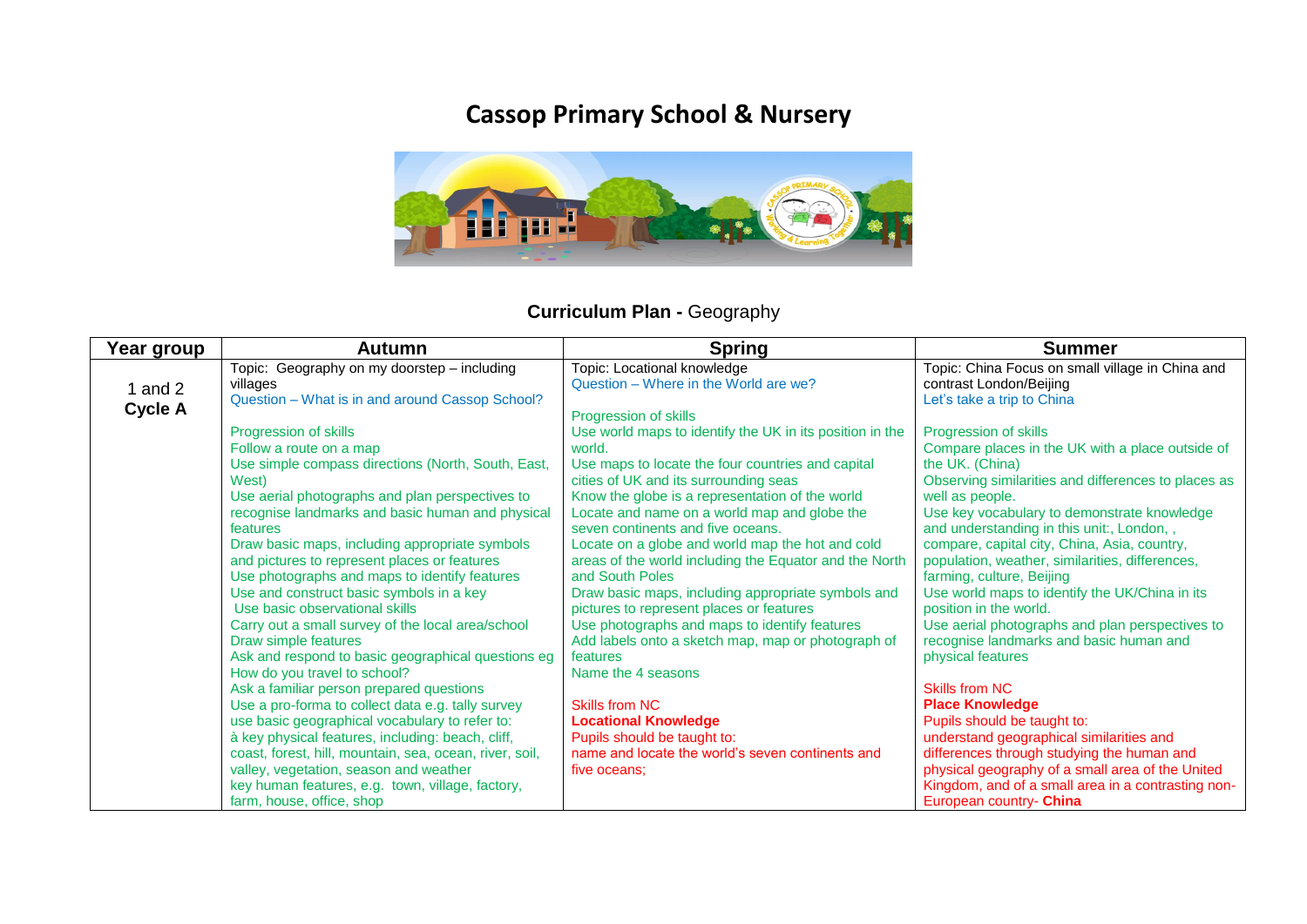|                             | <b>Skills from NC</b><br><b>Place Knowledge</b><br>Pupils should be taught to:<br>understand geographical similarities and differences<br>through studying the human and physical<br>geography of a small area of the United Kingdom<br><b>Human and Physical Geography</b><br>use basic geographical vocabulary to refer to:<br>Key physical features, including: beach, cliff, coast,<br>forest, hill, mountain, sea, ocean, river, soil, valley,<br>vegetation, season and weather; key human<br>features, including: city, town, village, factory, farm,<br>house, office, port,<br>harbour and shop.<br>use simple compass directions (North, South, East<br>and West) and locational and directional language<br>[for example, near and far; left and right], to<br>describe the location of features and routes on a<br>map;<br>use aerial photographs and plan perspectives to<br>Recognise landmarks and basic human and<br>physical features; devise a simple map; and use<br>and construct basic symbols in a key;<br>Use simple fieldwork and observational skills to<br>study the geography of their school and its grounds<br>and the key human and physical features of its<br>surrounding environment. | name, locate and identify characteristics of the four<br>countries and capital cities of the United Kingdom and<br>its surrounding seas.<br><b>Human and Physical Geography</b><br>Pupils should be taught to:<br>identify seasonal and daily weather patterns in the<br>United Kingdom and the location of hot and cold<br>areas of the world in relation to the Equator and the<br><b>North and South Poles;</b><br><b>Geographical Skills and Fieldwork</b><br>Pupils should be taught to:<br>use world maps, atlases and globes to identify the<br>United Kingdom and its countries, as well as the<br>countries, continents and oceans studied at this key<br>stage;<br>use aerial photographs and plan perspectives to<br>recognise landmarks and basic human and physical<br>features; devise a simple map; and use and construct<br>basic symbols in a key; | <b>Geographical Skills and Fieldwork</b><br>Pupils should be taught to:<br>use world maps, atlases and globes to identify the<br>United Kingdom and its countries, as well as the<br>countries, continents and oceans studied at this<br>key stage:<br>use aerial photographs and plan perspectives to<br>recognise landmarks and basic human and<br>physical features; devise a simple map; and use<br>and construct basic symbols in a key; |
|-----------------------------|------------------------------------------------------------------------------------------------------------------------------------------------------------------------------------------------------------------------------------------------------------------------------------------------------------------------------------------------------------------------------------------------------------------------------------------------------------------------------------------------------------------------------------------------------------------------------------------------------------------------------------------------------------------------------------------------------------------------------------------------------------------------------------------------------------------------------------------------------------------------------------------------------------------------------------------------------------------------------------------------------------------------------------------------------------------------------------------------------------------------------------------------------------------------------------------------------------------------|---------------------------------------------------------------------------------------------------------------------------------------------------------------------------------------------------------------------------------------------------------------------------------------------------------------------------------------------------------------------------------------------------------------------------------------------------------------------------------------------------------------------------------------------------------------------------------------------------------------------------------------------------------------------------------------------------------------------------------------------------------------------------------------------------------------------------------------------------------------------|-----------------------------------------------------------------------------------------------------------------------------------------------------------------------------------------------------------------------------------------------------------------------------------------------------------------------------------------------------------------------------------------------------------------------------------------------|
| Year group                  | <b>Autumn</b>                                                                                                                                                                                                                                                                                                                                                                                                                                                                                                                                                                                                                                                                                                                                                                                                                                                                                                                                                                                                                                                                                                                                                                                                          | <b>Spring</b>                                                                                                                                                                                                                                                                                                                                                                                                                                                                                                                                                                                                                                                                                                                                                                                                                                                       | <b>Summer</b>                                                                                                                                                                                                                                                                                                                                                                                                                                 |
| 1 and $2$<br><b>Cycle B</b> | Topic: Geography on my doorstep- school and<br>weather.<br>Question - What is my place like?                                                                                                                                                                                                                                                                                                                                                                                                                                                                                                                                                                                                                                                                                                                                                                                                                                                                                                                                                                                                                                                                                                                           | Topic: Introduces pupils to work on a global scale<br>(see DCC Geography planning for support)<br>Question - Why is my world wonderful?<br>'It's a wonderful world' David Attenborough mini film as stimulus or<br>alternative plus Google world                                                                                                                                                                                                                                                                                                                                                                                                                                                                                                                                                                                                                    | Topic: Contrasting Localities -<br>The focus of this unit is only on a small coastal area of the UK<br>and similarly a small area of a contrasting Non-European<br>country. This is the knowledge scope outlined in the NC as being<br>required at this stage. See DCC Geography planning for support<br>Question - What might we see on a holiday?                                                                                           |
|                             | Progression of skills<br>identify seasonal and daily weather patterns in the<br><b>United Kingdom</b><br>Follow a route on a map<br>Use simple compass directions (North, South, East,<br>West)<br>Use aerial photographs and plan perspectives to<br>recognise landmarks and basic human and physical<br>features                                                                                                                                                                                                                                                                                                                                                                                                                                                                                                                                                                                                                                                                                                                                                                                                                                                                                                     | Progression of skills<br>Use world maps to identify the UK in its position in<br>the world.<br>Use maps to locate the four countries and capital<br>cities of UK and its surrounding seas<br>Know the globe is a representation of the world<br>Locate and name on a world map and globe the<br>seven continents and five oceans.                                                                                                                                                                                                                                                                                                                                                                                                                                                                                                                                   | Progression of skills<br>Compare places in the UK with a place outside of<br>the UK. (Kenya)<br>Observing similarities and differences to places as<br>well as people.<br>Use key vocabulary to demonstrate knowledge<br>and understanding in this unit:, Human feature:<br>town, city, house, farm, shop, road Physical                                                                                                                      |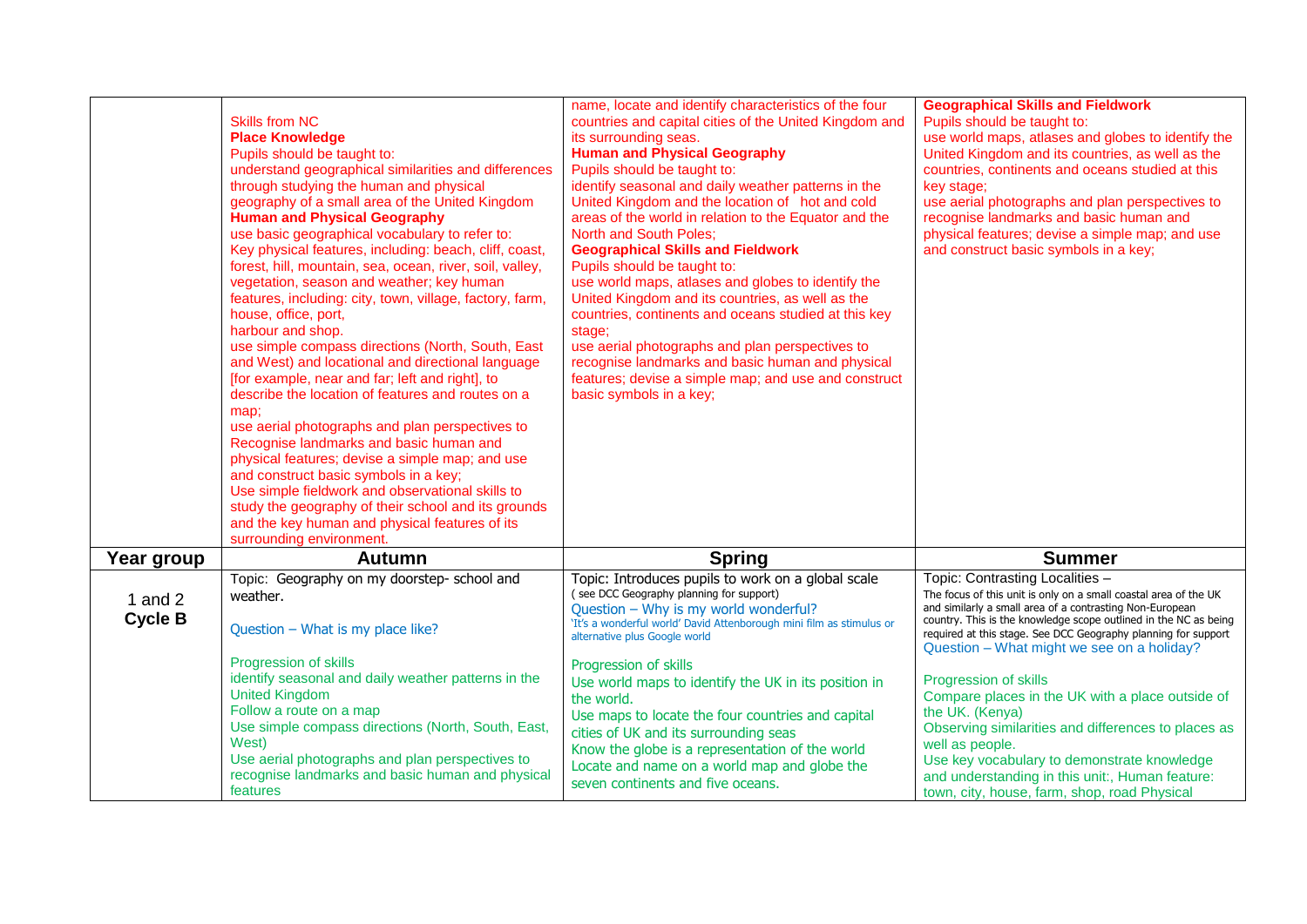| Year group | Draw basic maps, including appropriate symbols<br>and pictures to represent places or features<br>Use photographs and maps to identify features<br>Use and construct basic symbols in a key<br>Use basic observational skills<br>Draw a simple map of the classroom<br>Observe and explore the school grounds<br>Draw simple features<br>Ask and respond to basic geographical questions eg<br>How do you travel to school?<br>Ask a familiar person prepared questions<br><b>Skills from NC</b><br><b>Place Knowledge</b><br>Pupils should be taught to:<br>understand geographical similarities and differences<br>through studying the human and physical<br>geography of a small area of the United Kingdom<br><b>Human and Physical Geography</b><br>Pupils should be taught to:<br>identify seasonal and daily weather patterns in the<br><b>United Kingdom</b><br>Use simple compass directions (North, South, East<br>and West) and locational and directional language<br>[for example, near and far; left and right], to<br>describe the location of features and routes on a<br>map;<br>Use aerial photographs and plan perspectives to<br>recognise landmarks and basic human and physical<br>features; devise a simple map; and use and<br>construct basic symbols in a key;<br>Use simple fieldwork and observational skills to<br>study the geography of their school and its grounds<br>and the key human and physical features of its<br>surrounding environment.<br>Autumn | Locate on a globe and world map the hot and cold<br>areas of the world including the Equator and the<br>North and South Poles<br>Draw basic maps, including appropriate symbols and<br>pictures to represent places or features<br>Use photographs and maps to identify features<br>Add labels onto a sketch map, map or photograph of<br>features<br>Name the 4 seasons<br><b>Skills from NC</b><br><b>Locational Knowledge</b><br>Pupils should be taught to:<br>name and locate the world's seven continents and<br>five oceans;<br>Name, locate and identify characteristics of the four<br>countries and capital cities of the United Kingdom and<br>its surrounding seas.<br><b>Human and Physical Geography</b><br>Pupils should be taught to:<br>identify seasonal and daily weather patterns in the<br>United Kingdom and the location of hot and cold<br>areas of the world in relation to the Equator and the<br>North and South Poles;<br><b>Geographical Skills and Fieldwork</b><br>Pupils should be taught to:<br>use world maps, atlases and globes to identify the<br>United Kingdom and its countries, as well as the<br>countries, continents and oceans studied at this key<br>stage;<br>use aerial photographs and plan perspectives to<br>recognise landmarks and basic human and physical<br>features; devise a simple map; and use and construct<br>basic symbols in a key;<br>Spring | feature: beach, sea, cliff, hill, vegetation, river,<br>ocean World Continent Location Africa, Kenya,<br><b>Masai Mara</b><br>Use world maps to identify the UK/Kenya in its<br>position in the world.<br>Use aerial photographs and plan perspectives to<br>recognise landmarks and basic human and<br>physical features<br>Use world maps to identify the UK/Kenya in its<br>position in the world.<br>Use simple compass directions (North, South,<br>East, West)<br>identify of Africa, the equator and the location of<br>Kenya on a map and some of its key features<br>Vegetation found in Kenya<br><b>Skills from NC</b><br><b>Place Knowledge</b><br>Pupils should be taught to:<br>Understand geographical similarities and<br>differences through studying the human and<br>physical geography of a small area of the United<br>Kingdom, and of a small area in a contrasting non-<br>European country- Kenya<br><b>Geographical Skills and Fieldwork</b><br>Pupils should be taught to:<br>use world maps, atlases and globes to identify the<br>United Kingdom and its countries, as well as the<br>countries, continents and oceans studied at this<br>key stage;<br>use aerial photographs and plan perspectives to<br>recognise landmarks and basic human and<br>physical features; devise a simple map; and use<br>and construct basic symbols in a key;<br>Summer |
|------------|----------------------------------------------------------------------------------------------------------------------------------------------------------------------------------------------------------------------------------------------------------------------------------------------------------------------------------------------------------------------------------------------------------------------------------------------------------------------------------------------------------------------------------------------------------------------------------------------------------------------------------------------------------------------------------------------------------------------------------------------------------------------------------------------------------------------------------------------------------------------------------------------------------------------------------------------------------------------------------------------------------------------------------------------------------------------------------------------------------------------------------------------------------------------------------------------------------------------------------------------------------------------------------------------------------------------------------------------------------------------------------------------------------------------------------------------------------------------------------------------|---------------------------------------------------------------------------------------------------------------------------------------------------------------------------------------------------------------------------------------------------------------------------------------------------------------------------------------------------------------------------------------------------------------------------------------------------------------------------------------------------------------------------------------------------------------------------------------------------------------------------------------------------------------------------------------------------------------------------------------------------------------------------------------------------------------------------------------------------------------------------------------------------------------------------------------------------------------------------------------------------------------------------------------------------------------------------------------------------------------------------------------------------------------------------------------------------------------------------------------------------------------------------------------------------------------------------------------------------------------------------------------------------------------|-------------------------------------------------------------------------------------------------------------------------------------------------------------------------------------------------------------------------------------------------------------------------------------------------------------------------------------------------------------------------------------------------------------------------------------------------------------------------------------------------------------------------------------------------------------------------------------------------------------------------------------------------------------------------------------------------------------------------------------------------------------------------------------------------------------------------------------------------------------------------------------------------------------------------------------------------------------------------------------------------------------------------------------------------------------------------------------------------------------------------------------------------------------------------------------------------------------------------------------------------------------------------------------------------------------------------------------------------------------------------------------|
|            |                                                                                                                                                                                                                                                                                                                                                                                                                                                                                                                                                                                                                                                                                                                                                                                                                                                                                                                                                                                                                                                                                                                                                                                                                                                                                                                                                                                                                                                                                              |                                                                                                                                                                                                                                                                                                                                                                                                                                                                                                                                                                                                                                                                                                                                                                                                                                                                                                                                                                                                                                                                                                                                                                                                                                                                                                                                                                                                               |                                                                                                                                                                                                                                                                                                                                                                                                                                                                                                                                                                                                                                                                                                                                                                                                                                                                                                                                                                                                                                                                                                                                                                                                                                                                                                                                                                                     |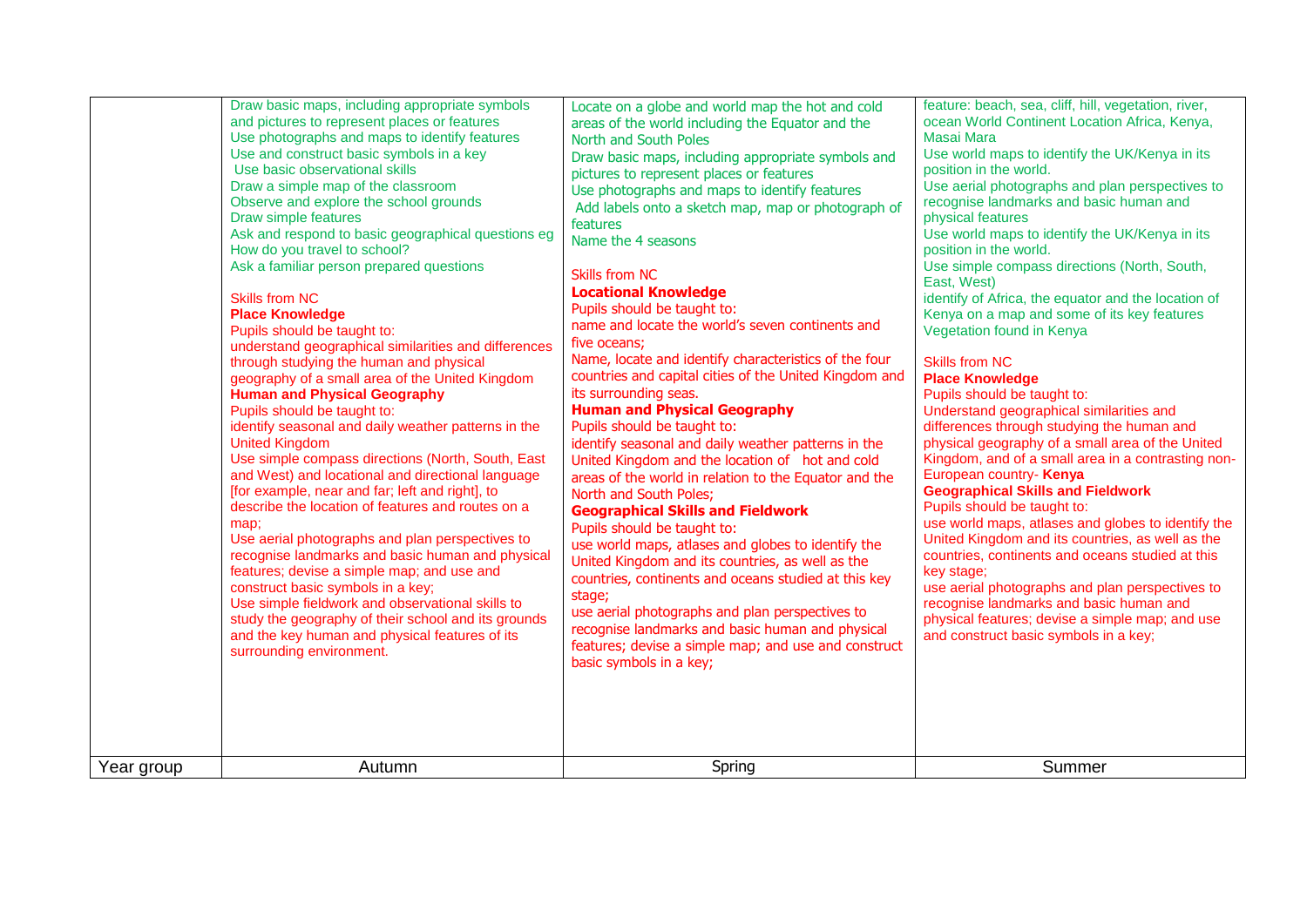|             | **Topic: Maps and Mapping (Continuous Strand)                       | Topic: Italy Focus on one region - Campania and              | Topic: Alaska Focus on minerals/time zones and      |
|-------------|---------------------------------------------------------------------|--------------------------------------------------------------|-----------------------------------------------------|
| 3,4,5 and 6 | Include locational Knowledge                                        | Volcanoes                                                    | climate                                             |
|             | Question: Why are maps so important to a                            | Question: Why does Italy shake and roar?                     | Question - What is it like to live and work in      |
| Cycle A     | geographer?                                                         | Progression of Skills (3/4)                                  | Alaska?                                             |
|             | Progression of Skills (3 / 4)                                       | Explore more of the world (develop from KS1),                | Progression of skills (3/4)                         |
|             | Using maps Follow a route on a map with some                        | understand how the world has zones and the                   | Locate the world's countries, using maps to focus   |
|             | accuracy                                                            | significance of those zones.                                 | on Europe (including the location of Russia) and    |
|             | Locate places using a range of maps including OS                    | Locating places and features accurately on maps              | North and South America, concentrating on their     |
|             | & digital                                                           | Extend their knowledge and understanding beyond              |                                                     |
|             | Begin to match boundaries (e.g. find same                           | the local area to include the United Kingdom and             | environmental regions, key physical and human       |
|             | boundary of a country on different scale maps)                      | Europe                                                       | characteristics, countries, and major cities        |
|             | Use 4 figure compasses, and letter/number                           | Name and locate counties and cities of the United            | describe and understand key aspects of:             |
|             | co-ordinates to identify features on a map                          | Kingdom,                                                     | physical geography, including: climate zones,       |
|             | Follow a route on a large scale map                                 | Explain how physical features have formed, why they          | biomes                                              |
|             | Locate places on a range of maps (variety of                        | are significant and how they can change. Focus on            | Identify the position and significance of latitude, |
|             | scales)                                                             | volcanoes and associated vocabulary. Use key                 | longitude, Equator, Northern Hemisphere,            |
|             | Identify features on an aerial photograph, digital                  | vocabulary to demonstrate knowledge and                      | Southern Hemisphere, the Tropics of Cancer and      |
|             | or computer map                                                     | understanding in this strand: mantle, outer core, inner      | Capricorn, Arctic and Antarctic Circle, the         |
|             | Begin to use 8 figure compass and four figure                       | core, magma, volcano, active, dormant, extinct,              | Prime/Greenwich Meridian and time zones;            |
|             | grid references to identify features on a map                       | Collect, analyse, with support, and communicate a            | Explore extreme weather, the processes involved     |
|             |                                                                     | range of data gathered through fieldwork that                | in the causes and effects of extreme weather, as    |
|             | Map knowledge Locate the UK on a variety of<br>different scale maps | deepens their understanding of geographical                  | well as beginning to understand the impact of       |
|             | Name & locate the counties and cities of the UK                     | processes.<br>Interpret, with support, a range of sources of | humans on the earth.                                |
|             | Locate Europe on a large scale map or globe,                        | geographical information including maps, diagrams,           | $(5/6)$ (as above plus)                             |
|             | <b>Name and locate countries in Europe (including</b>               | globes, aerial photographs and Geographical                  | Develop analytical skills by comparing areas of the |
|             | <b>Russia) and their capitals cities</b>                            | Information Systems (GIS).                                   | UK with areas outside of the UK. Develop a          |
|             |                                                                     | (5/6) (as above plus)                                        | deeper knowledge of diverse places, people,         |
|             | Making maps Try to make a map of a short route                      | Explain how physical features have formed, why they          | resources, natural, and human environments.         |
|             | experiences, with features in current order                         | are significant and how they can change. Deepen              | Make links to places outside of the UK and where    |
|             | Create a simple scale drawing                                       | their understanding of the interaction between               | they live.                                          |
|             | Use standard symbols, and understand the                            | physical and human processes, and of the formation           | Begin to conduct independent research, asking       |
|             | importance of a key                                                 | and use of landscapes and environments.                      | and answering questions.                            |
|             | Recognise and use OS map symbols, including                         | Develop their analytical skills by comparing areas of        | Use key vocabulary to demonstrate knowledge         |
|             | completion of a key and understanding why it is                     | the UK with areas outside of the UK. Develop a               | and understanding in this unit: environmental       |
|             | <i><b>important</b></i>                                             | deeper knowledge of diverse places, people,                  |                                                     |
|             | Draw a sketch map from a high viewpoint                             | resources, natural, and human environments.                  | disaster, settlement, resources, services, goods,   |
|             | $(5/6)$ (as above plus)                                             | Make links to places outside of the UK and where             | tourism, positive, negative, economic, social,      |
|             | Using maps Compare maps with aerial photographs                     | they live.                                                   | environmental.                                      |
|             | Select a map for a specific purpose                                 | Begin to conduct independent research, asking and            | Skills for N.C.                                     |
|             | Begin to use atlases to find out other information                  | answering questions.                                         | Knowledge of locations, places and their features,  |
|             | (e.g. temperature)                                                  | <b>Skills for N.C</b>                                        | human and physical processes and key                |
|             | Find and recognise places on maps of different                      | Knowledge of locations, places and their features:           | terminology Knowledge of the key physical and       |
|             | scales                                                              | The location of Italy - identify and describe it and its     |                                                     |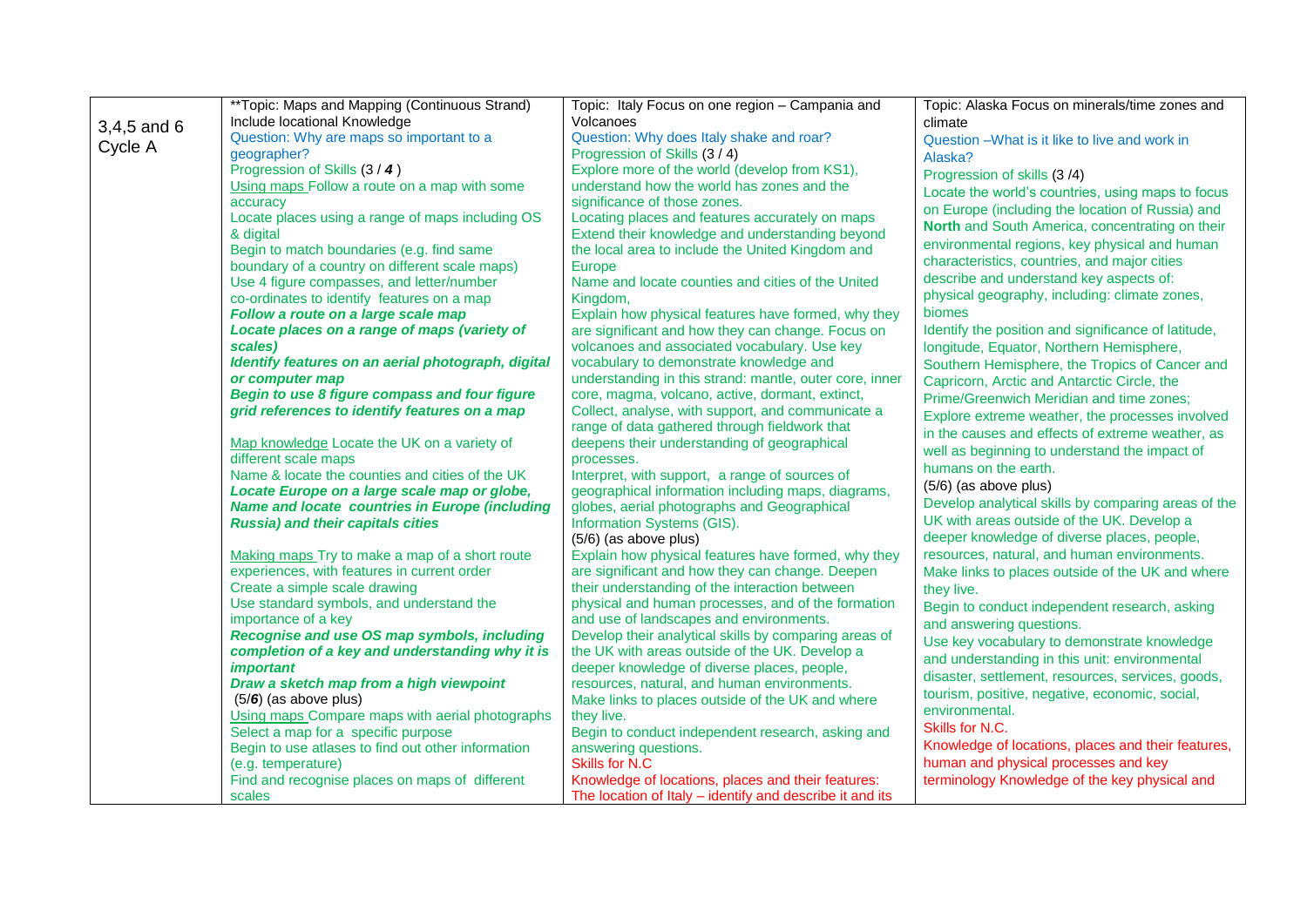| Use 8 figure compasses, begin to use 6 figure grid<br>references.<br>Follow a short route on a OS map<br>Describe the features shown on an OS map<br>Use atlases to find out data about other places<br>Use 8 figure compass and 6 figure grid<br>reference accurately<br>Use lines of longitude and latitude on maps<br>Map knowledge Locate the world's countries, focus<br>on North & South America<br>Identify the position and significance of lines of<br>longitude & latitude<br>Locate the world's countries on a variety of<br>maps, including the areas studied throughout<br>the Key Stages<br>Making Maps Draw a variety of thematic maps<br>based on their own data Draw a sketch map using<br>symbols and a key, Use and recognise OS map<br>symbols regularly Draw plans of increasing<br>complexity Begin to use and recognise atlas<br>symbols | regional key physical and human characteristics using<br>maps of Europe and country maps, key features of<br>places. Understanding of similarities and differences,<br>interaction of people, processes and places:<br>Understand geographical similarities and differences<br>through the study of a region in a European country<br>(area around Naples). Physical and Human<br>Geography: describe and understand aspects of<br>physical geography including rivers, mountains,<br>volcanoes and earthquakes. Describe and<br>understand types of human settlement and land use.<br>Working like a geographer, use of geographical<br>information from different types of maps, atlases and<br>other information sources: gather information, pose<br>geographical questions, add labels to photographs,<br>consider how photographs provide useful evidence,<br>locate the position of a photo on a map, use of NSEW | human characteristics of a region of North<br>America, world countries and cities.<br>Knowledge of the effects of settlement.<br>Understanding of similarities and differences,<br>interaction of people, processes and places<br>Understand geographical similarities and<br>differences through the study of the human and<br>physical geography of a region of the United<br>Kingdom and a region within North or South<br>America.<br>types of settlement and land use, economic<br>activity including trade links, and the distribution<br>of natural resources including energy, food,<br>minerals and water.<br>Working like a geographer: use of geographical<br>information from maps, atlases, globes.<br>Use of different types of maps, graphs and<br>information. Use of GIS for mapping and weather<br>information. |
|-----------------------------------------------------------------------------------------------------------------------------------------------------------------------------------------------------------------------------------------------------------------------------------------------------------------------------------------------------------------------------------------------------------------------------------------------------------------------------------------------------------------------------------------------------------------------------------------------------------------------------------------------------------------------------------------------------------------------------------------------------------------------------------------------------------------------------------------------------------------|--------------------------------------------------------------------------------------------------------------------------------------------------------------------------------------------------------------------------------------------------------------------------------------------------------------------------------------------------------------------------------------------------------------------------------------------------------------------------------------------------------------------------------------------------------------------------------------------------------------------------------------------------------------------------------------------------------------------------------------------------------------------------------------------------------------------------------------------------------------------------------------------------------------------------|-----------------------------------------------------------------------------------------------------------------------------------------------------------------------------------------------------------------------------------------------------------------------------------------------------------------------------------------------------------------------------------------------------------------------------------------------------------------------------------------------------------------------------------------------------------------------------------------------------------------------------------------------------------------------------------------------------------------------------------------------------------------------------------------------------------------------------------|
| Skills for N.C: use maps, atlases, globes and<br>digital/computer mapping to locate countries and<br>describe features studied<br>· use the eight points of a compass, four and six-<br>figure grid references, symbols and key (including<br>the use of Ordnance Survey maps) to build their<br>knowledge of the United Kingdom and the wider<br>world<br>· use fieldwork to observe, measure, record and<br>present the human and physical features in the<br>local area using a range of methods, including<br>sketch maps, plans and graphs, and digital<br>technologies<br>identify the position and significance of latitude,<br>longitude, Equator, Northern Hemisphere, Southern<br>Hemisphere, the Tropics of Cancer and Capricorn,<br>Arctic and Antarctic Circle, the Prime/Greenwich<br>Meridian and time zones (including day and night).          |                                                                                                                                                                                                                                                                                                                                                                                                                                                                                                                                                                                                                                                                                                                                                                                                                                                                                                                          |                                                                                                                                                                                                                                                                                                                                                                                                                                                                                                                                                                                                                                                                                                                                                                                                                                   |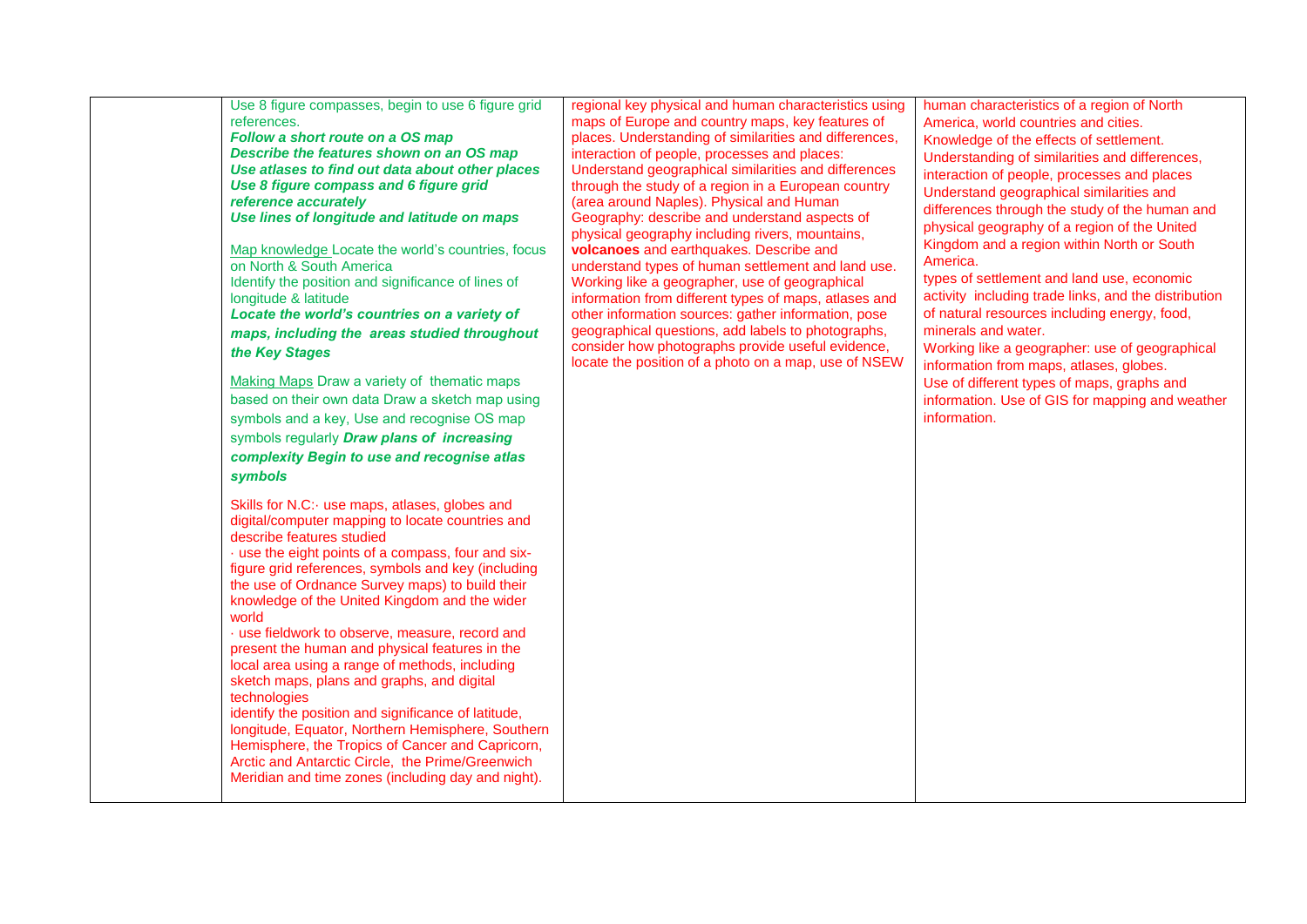| Topic: Region of UK Tourism/landscape formation<br>Topic: Maps and Mapping (Continuous Strand)<br>Topic: Australia Focus climate/biomes/water cycle<br>Include locational Knowledge<br>and natural resources.<br>$3,4,5$ and 6<br>Question - Australia: how has its landscape shaped<br>Question - Why was the Lake District designated<br><b>Cycle B</b><br>Question: Why are maps so important to a<br>its past and future?<br>a National park?<br>geographer?<br>Progression of Skills (3/4)<br>Progression of skills (3/4)<br>Progression of Skills (3 / 4)<br>Ask geographical questions, for example, 'What is this<br>Children study the physical geography of a region<br>Using maps Follow a route on a map with some<br>landscape like?', 'What do I think about it?'<br>of the UK<br>Use appropriate geographical vocabulary, for<br>Children have an understanding of the difference<br>accuracy<br>Locate places using a range of maps including OS<br>example, rainfall, climate, Tropic of Capricorn etc<br>between physical and human geography.<br>& digital<br>Use atlases and globes, and maps and plans at a<br>They use more precise vocabulary, explaining the<br>Begin to match boundaries (e.g. find same<br>range of scales, for example, using contents, keys,<br>processes of physical and human geography and<br>boundary of a country on different scale maps)<br>their significance.eg peak, plateau, fold mountain,<br>grids.<br>Use 4 figure compasses, and letter/number<br>Use secondary sources of information, including<br>fault-block mountain, dome mountain, volcanic<br>co-ordinates to identify features on a map<br>aerial photographs, for example, stories, information<br>mountain, plateau mountain, tourism, positive,<br>Follow a route on a large scale map<br>texts, the internet, satellite images, photographs,<br>negative, economic, social, environmental.<br>videos and artefacts.<br>They begin to understand the impact of humans<br>Locate places on a range of maps (variety of<br>scales)<br>Describe where places are, for example, in which<br>on the earth. | Year group | Autumn | <b>Spring</b> | <b>Summer</b> |
|------------------------------------------------------------------------------------------------------------------------------------------------------------------------------------------------------------------------------------------------------------------------------------------------------------------------------------------------------------------------------------------------------------------------------------------------------------------------------------------------------------------------------------------------------------------------------------------------------------------------------------------------------------------------------------------------------------------------------------------------------------------------------------------------------------------------------------------------------------------------------------------------------------------------------------------------------------------------------------------------------------------------------------------------------------------------------------------------------------------------------------------------------------------------------------------------------------------------------------------------------------------------------------------------------------------------------------------------------------------------------------------------------------------------------------------------------------------------------------------------------------------------------------------------------------------------------------------------------------------------------------------------------------------------------------------------------------------------------------------------------------------------------------------------------------------------------------------------------------------------------------------------------------------------------------------------------------------------------------------------------------------------------------------------------------------------------------------------------------------------------|------------|--------|---------------|---------------|
|                                                                                                                                                                                                                                                                                                                                                                                                                                                                                                                                                                                                                                                                                                                                                                                                                                                                                                                                                                                                                                                                                                                                                                                                                                                                                                                                                                                                                                                                                                                                                                                                                                                                                                                                                                                                                                                                                                                                                                                                                                                                                                                              |            |        |               |               |
|                                                                                                                                                                                                                                                                                                                                                                                                                                                                                                                                                                                                                                                                                                                                                                                                                                                                                                                                                                                                                                                                                                                                                                                                                                                                                                                                                                                                                                                                                                                                                                                                                                                                                                                                                                                                                                                                                                                                                                                                                                                                                                                              |            |        |               |               |
|                                                                                                                                                                                                                                                                                                                                                                                                                                                                                                                                                                                                                                                                                                                                                                                                                                                                                                                                                                                                                                                                                                                                                                                                                                                                                                                                                                                                                                                                                                                                                                                                                                                                                                                                                                                                                                                                                                                                                                                                                                                                                                                              |            |        |               |               |
|                                                                                                                                                                                                                                                                                                                                                                                                                                                                                                                                                                                                                                                                                                                                                                                                                                                                                                                                                                                                                                                                                                                                                                                                                                                                                                                                                                                                                                                                                                                                                                                                                                                                                                                                                                                                                                                                                                                                                                                                                                                                                                                              |            |        |               |               |
|                                                                                                                                                                                                                                                                                                                                                                                                                                                                                                                                                                                                                                                                                                                                                                                                                                                                                                                                                                                                                                                                                                                                                                                                                                                                                                                                                                                                                                                                                                                                                                                                                                                                                                                                                                                                                                                                                                                                                                                                                                                                                                                              |            |        |               |               |
|                                                                                                                                                                                                                                                                                                                                                                                                                                                                                                                                                                                                                                                                                                                                                                                                                                                                                                                                                                                                                                                                                                                                                                                                                                                                                                                                                                                                                                                                                                                                                                                                                                                                                                                                                                                                                                                                                                                                                                                                                                                                                                                              |            |        |               |               |
|                                                                                                                                                                                                                                                                                                                                                                                                                                                                                                                                                                                                                                                                                                                                                                                                                                                                                                                                                                                                                                                                                                                                                                                                                                                                                                                                                                                                                                                                                                                                                                                                                                                                                                                                                                                                                                                                                                                                                                                                                                                                                                                              |            |        |               |               |
|                                                                                                                                                                                                                                                                                                                                                                                                                                                                                                                                                                                                                                                                                                                                                                                                                                                                                                                                                                                                                                                                                                                                                                                                                                                                                                                                                                                                                                                                                                                                                                                                                                                                                                                                                                                                                                                                                                                                                                                                                                                                                                                              |            |        |               |               |
|                                                                                                                                                                                                                                                                                                                                                                                                                                                                                                                                                                                                                                                                                                                                                                                                                                                                                                                                                                                                                                                                                                                                                                                                                                                                                                                                                                                                                                                                                                                                                                                                                                                                                                                                                                                                                                                                                                                                                                                                                                                                                                                              |            |        |               |               |
|                                                                                                                                                                                                                                                                                                                                                                                                                                                                                                                                                                                                                                                                                                                                                                                                                                                                                                                                                                                                                                                                                                                                                                                                                                                                                                                                                                                                                                                                                                                                                                                                                                                                                                                                                                                                                                                                                                                                                                                                                                                                                                                              |            |        |               |               |
|                                                                                                                                                                                                                                                                                                                                                                                                                                                                                                                                                                                                                                                                                                                                                                                                                                                                                                                                                                                                                                                                                                                                                                                                                                                                                                                                                                                                                                                                                                                                                                                                                                                                                                                                                                                                                                                                                                                                                                                                                                                                                                                              |            |        |               |               |
|                                                                                                                                                                                                                                                                                                                                                                                                                                                                                                                                                                                                                                                                                                                                                                                                                                                                                                                                                                                                                                                                                                                                                                                                                                                                                                                                                                                                                                                                                                                                                                                                                                                                                                                                                                                                                                                                                                                                                                                                                                                                                                                              |            |        |               |               |
|                                                                                                                                                                                                                                                                                                                                                                                                                                                                                                                                                                                                                                                                                                                                                                                                                                                                                                                                                                                                                                                                                                                                                                                                                                                                                                                                                                                                                                                                                                                                                                                                                                                                                                                                                                                                                                                                                                                                                                                                                                                                                                                              |            |        |               |               |
|                                                                                                                                                                                                                                                                                                                                                                                                                                                                                                                                                                                                                                                                                                                                                                                                                                                                                                                                                                                                                                                                                                                                                                                                                                                                                                                                                                                                                                                                                                                                                                                                                                                                                                                                                                                                                                                                                                                                                                                                                                                                                                                              |            |        |               |               |
|                                                                                                                                                                                                                                                                                                                                                                                                                                                                                                                                                                                                                                                                                                                                                                                                                                                                                                                                                                                                                                                                                                                                                                                                                                                                                                                                                                                                                                                                                                                                                                                                                                                                                                                                                                                                                                                                                                                                                                                                                                                                                                                              |            |        |               |               |
|                                                                                                                                                                                                                                                                                                                                                                                                                                                                                                                                                                                                                                                                                                                                                                                                                                                                                                                                                                                                                                                                                                                                                                                                                                                                                                                                                                                                                                                                                                                                                                                                                                                                                                                                                                                                                                                                                                                                                                                                                                                                                                                              |            |        |               |               |
| Identify features on an aerial photograph, digital<br>region/country the places are, whether they are near<br>Describe and understand key aspects of                                                                                                                                                                                                                                                                                                                                                                                                                                                                                                                                                                                                                                                                                                                                                                                                                                                                                                                                                                                                                                                                                                                                                                                                                                                                                                                                                                                                                                                                                                                                                                                                                                                                                                                                                                                                                                                                                                                                                                         |            |        |               |               |
| rivers or hills, what the nearest towns or cities are.<br>mountains<br>or computer map                                                                                                                                                                                                                                                                                                                                                                                                                                                                                                                                                                                                                                                                                                                                                                                                                                                                                                                                                                                                                                                                                                                                                                                                                                                                                                                                                                                                                                                                                                                                                                                                                                                                                                                                                                                                                                                                                                                                                                                                                                       |            |        |               |               |
| Begin to use 8 figure compass and four figure<br>Develop an understanding of the difference between<br>Human geography, including: types of settlement                                                                                                                                                                                                                                                                                                                                                                                                                                                                                                                                                                                                                                                                                                                                                                                                                                                                                                                                                                                                                                                                                                                                                                                                                                                                                                                                                                                                                                                                                                                                                                                                                                                                                                                                                                                                                                                                                                                                                                       |            |        |               |               |
| grid references to identify features on a map<br>physical and human geography. Use more precise<br>and land use:                                                                                                                                                                                                                                                                                                                                                                                                                                                                                                                                                                                                                                                                                                                                                                                                                                                                                                                                                                                                                                                                                                                                                                                                                                                                                                                                                                                                                                                                                                                                                                                                                                                                                                                                                                                                                                                                                                                                                                                                             |            |        |               |               |
| vocabulary, explaining the processes of physical and<br>Develop map skills.                                                                                                                                                                                                                                                                                                                                                                                                                                                                                                                                                                                                                                                                                                                                                                                                                                                                                                                                                                                                                                                                                                                                                                                                                                                                                                                                                                                                                                                                                                                                                                                                                                                                                                                                                                                                                                                                                                                                                                                                                                                  |            |        |               |               |
| human geography and their significance.<br>Identify features on a map through the use of<br>Map knowledge Locate the UK on a variety of                                                                                                                                                                                                                                                                                                                                                                                                                                                                                                                                                                                                                                                                                                                                                                                                                                                                                                                                                                                                                                                                                                                                                                                                                                                                                                                                                                                                                                                                                                                                                                                                                                                                                                                                                                                                                                                                                                                                                                                      |            |        |               |               |
| different scale maps<br>Can describe(Simply)the formation of Rivers and use<br>symbols and keys.                                                                                                                                                                                                                                                                                                                                                                                                                                                                                                                                                                                                                                                                                                                                                                                                                                                                                                                                                                                                                                                                                                                                                                                                                                                                                                                                                                                                                                                                                                                                                                                                                                                                                                                                                                                                                                                                                                                                                                                                                             |            |        |               |               |
| Name & locate the counties and cities of the UK<br>vocab meander, tributary, erosion, deposition<br>Children begin to use fieldwork skills to monitor                                                                                                                                                                                                                                                                                                                                                                                                                                                                                                                                                                                                                                                                                                                                                                                                                                                                                                                                                                                                                                                                                                                                                                                                                                                                                                                                                                                                                                                                                                                                                                                                                                                                                                                                                                                                                                                                                                                                                                        |            |        |               |               |
| Locate Europe on a large scale map or globe,<br>(5/6) as above plus<br>and explain patterns in human and physical                                                                                                                                                                                                                                                                                                                                                                                                                                                                                                                                                                                                                                                                                                                                                                                                                                                                                                                                                                                                                                                                                                                                                                                                                                                                                                                                                                                                                                                                                                                                                                                                                                                                                                                                                                                                                                                                                                                                                                                                            |            |        |               |               |
| <b>Name and locate countries in Europe (including</b><br>Use more precise vocabulary, explaining the<br>features.                                                                                                                                                                                                                                                                                                                                                                                                                                                                                                                                                                                                                                                                                                                                                                                                                                                                                                                                                                                                                                                                                                                                                                                                                                                                                                                                                                                                                                                                                                                                                                                                                                                                                                                                                                                                                                                                                                                                                                                                            |            |        |               |               |
| <b>Russia) and their capitals cities</b><br>processes of physical formation of features<br>(5/6) as above plus                                                                                                                                                                                                                                                                                                                                                                                                                                                                                                                                                                                                                                                                                                                                                                                                                                                                                                                                                                                                                                                                                                                                                                                                                                                                                                                                                                                                                                                                                                                                                                                                                                                                                                                                                                                                                                                                                                                                                                                                               |            |        |               |               |
| Record knowledge and understanding in a variety of<br>Communicate locations through grid references                                                                                                                                                                                                                                                                                                                                                                                                                                                                                                                                                                                                                                                                                                                                                                                                                                                                                                                                                                                                                                                                                                                                                                                                                                                                                                                                                                                                                                                                                                                                                                                                                                                                                                                                                                                                                                                                                                                                                                                                                          |            |        |               |               |
| and coordinates.<br>Making maps Try to make a map of a short route<br>ways.                                                                                                                                                                                                                                                                                                                                                                                                                                                                                                                                                                                                                                                                                                                                                                                                                                                                                                                                                                                                                                                                                                                                                                                                                                                                                                                                                                                                                                                                                                                                                                                                                                                                                                                                                                                                                                                                                                                                                                                                                                                  |            |        |               |               |
| experiences, with features in current order<br>Devise, ask and answer more complex questions<br>Explain what makes a good map symbol and why.                                                                                                                                                                                                                                                                                                                                                                                                                                                                                                                                                                                                                                                                                                                                                                                                                                                                                                                                                                                                                                                                                                                                                                                                                                                                                                                                                                                                                                                                                                                                                                                                                                                                                                                                                                                                                                                                                                                                                                                |            |        |               |               |
| Create a simple scale drawing<br>Construct and organise response by selecting and<br>Collect, analyse, and communicate a range of                                                                                                                                                                                                                                                                                                                                                                                                                                                                                                                                                                                                                                                                                                                                                                                                                                                                                                                                                                                                                                                                                                                                                                                                                                                                                                                                                                                                                                                                                                                                                                                                                                                                                                                                                                                                                                                                                                                                                                                            |            |        |               |               |
| Use standard symbols, and understand the<br>organising relevant geographical data<br>data.                                                                                                                                                                                                                                                                                                                                                                                                                                                                                                                                                                                                                                                                                                                                                                                                                                                                                                                                                                                                                                                                                                                                                                                                                                                                                                                                                                                                                                                                                                                                                                                                                                                                                                                                                                                                                                                                                                                                                                                                                                   |            |        |               |               |
| importance of a key<br>Explain how the Earth's features at different                                                                                                                                                                                                                                                                                                                                                                                                                                                                                                                                                                                                                                                                                                                                                                                                                                                                                                                                                                                                                                                                                                                                                                                                                                                                                                                                                                                                                                                                                                                                                                                                                                                                                                                                                                                                                                                                                                                                                                                                                                                         |            |        |               |               |
| Recognise and use OS map symbols, including<br>scales are shaped, interconnected and change                                                                                                                                                                                                                                                                                                                                                                                                                                                                                                                                                                                                                                                                                                                                                                                                                                                                                                                                                                                                                                                                                                                                                                                                                                                                                                                                                                                                                                                                                                                                                                                                                                                                                                                                                                                                                                                                                                                                                                                                                                  |            |        |               |               |
| completion of a key and understanding why it is<br><b>Skills from NC</b><br>over time.                                                                                                                                                                                                                                                                                                                                                                                                                                                                                                                                                                                                                                                                                                                                                                                                                                                                                                                                                                                                                                                                                                                                                                                                                                                                                                                                                                                                                                                                                                                                                                                                                                                                                                                                                                                                                                                                                                                                                                                                                                       |            |        |               |               |
| <i>important</i><br>Geographical knowledge of locations, places and their<br>Deepen understanding of the difference between                                                                                                                                                                                                                                                                                                                                                                                                                                                                                                                                                                                                                                                                                                                                                                                                                                                                                                                                                                                                                                                                                                                                                                                                                                                                                                                                                                                                                                                                                                                                                                                                                                                                                                                                                                                                                                                                                                                                                                                                  |            |        |               |               |
| Draw a sketch map from a high viewpoint<br>features, human and physical processes and key<br>physical and human geography.                                                                                                                                                                                                                                                                                                                                                                                                                                                                                                                                                                                                                                                                                                                                                                                                                                                                                                                                                                                                                                                                                                                                                                                                                                                                                                                                                                                                                                                                                                                                                                                                                                                                                                                                                                                                                                                                                                                                                                                                   |            |        |               |               |
| They can explain the terminology of both aspects<br>$(5/6)$ (as above plus)<br>terminology: physical geography at global scale                                                                                                                                                                                                                                                                                                                                                                                                                                                                                                                                                                                                                                                                                                                                                                                                                                                                                                                                                                                                                                                                                                                                                                                                                                                                                                                                                                                                                                                                                                                                                                                                                                                                                                                                                                                                                                                                                                                                                                                               |            |        |               |               |
| Using maps Compare maps with aerial photographs<br>including climate zones, biomes and and vegetation<br>of geography with a range of examples.<br>Select a map for a specific purpose<br>belts, and the water cycle;<br>Explore human geography and the impact humans                                                                                                                                                                                                                                                                                                                                                                                                                                                                                                                                                                                                                                                                                                                                                                                                                                                                                                                                                                                                                                                                                                                                                                                                                                                                                                                                                                                                                                                                                                                                                                                                                                                                                                                                                                                                                                                       |            |        |               |               |
| Begin to use atlases to find out other information<br>Local knowledge - Longitude and Latitude, Equator,<br>have on the world. Focus on tourism, and the                                                                                                                                                                                                                                                                                                                                                                                                                                                                                                                                                                                                                                                                                                                                                                                                                                                                                                                                                                                                                                                                                                                                                                                                                                                                                                                                                                                                                                                                                                                                                                                                                                                                                                                                                                                                                                                                                                                                                                     |            |        |               |               |
| Time zones. Understanding of similarities and<br>(e.g. temperature)<br>negative and positive impacts                                                                                                                                                                                                                                                                                                                                                                                                                                                                                                                                                                                                                                                                                                                                                                                                                                                                                                                                                                                                                                                                                                                                                                                                                                                                                                                                                                                                                                                                                                                                                                                                                                                                                                                                                                                                                                                                                                                                                                                                                         |            |        |               |               |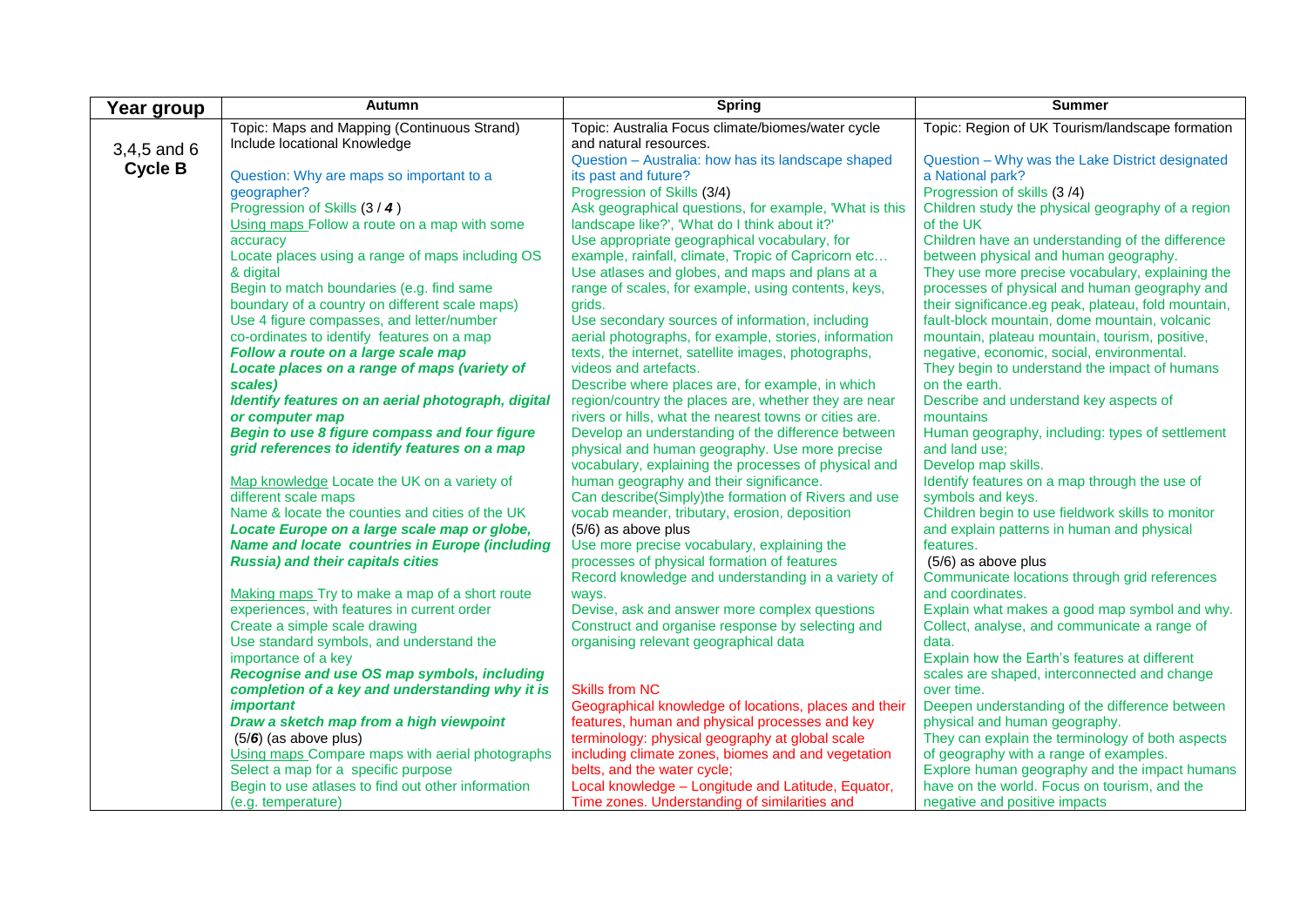| Find and recognise places on maps of different      | differences, interaction of people, processes and       | Discuss managed landscapes and planning issues       |
|-----------------------------------------------------|---------------------------------------------------------|------------------------------------------------------|
| scales                                              | places: Interaction of climate with landscape and       | of a National Park.                                  |
| Use 8 figure compasses, begin to use 6 figure grid  | development. Role of climate in vegetation              |                                                      |
| references.                                         | Working like a geographer, use of geographical          | <b>Skills from NC</b>                                |
| Follow a short route on a OS map                    | information from maps, atlases, globes: Use of world    | Knowledge of locations, places, their features       |
| Describe the features shown on an OS map            | maps and globes to locate fantastic places via lines of | human and physical, processes and key                |
| Use atlases to find out data about other places     | longitude and latitude, use of photographs. Atlas use   | terminology: pupils will develop their knowledge of  |
| Use 8 figure compass and 6 figure grid              | - with index and clear location markings.               | human and physical geography by looking in           |
| reference accurately                                | Geographical communication: Annotation and              | depth at one region of the UK - The Lake District    |
| Use lines of longitude and latitude on maps         | description of photograph.                              | Name and locate counties and cities of the United    |
|                                                     |                                                         | Kingdom, geographical regions and their              |
| Map knowledge Locate the world's countries, focus   |                                                         | identifying human and physical characteristics,      |
| on North & South America                            |                                                         | key topographical features (including hills,         |
| Identify the position and significance of lines of  |                                                         | mountains, coasts and rivers), and land-use          |
| longitude & latitude                                |                                                         | patterns; and understand how some of these           |
| Locate the world's countries on a variety of        |                                                         | aspects have changed over time;                      |
| maps, including the areas studied throughout        |                                                         | Understand geographical similarities and             |
| the Key Stages                                      |                                                         | differences through the study of human and           |
|                                                     |                                                         | physical geography of a region of the United         |
| Making Maps Draw a variety of thematic maps         |                                                         | Kingdom                                              |
| based on their own data Draw a sketch map using     |                                                         | Describe and understand key aspects of:              |
|                                                     |                                                         | - physical geography, including: rivers,             |
| symbols and a key, Use and recognise OS map         |                                                         | mountains, and the water cycle;                      |
| symbols regularly Draw plans of increasing          |                                                         | - human geography, including: types of               |
| complexity Begin to use and recognise atlas         |                                                         | settlement and land use, - focus on tourism          |
| symbols                                             |                                                         | Working like a geographer: using geographical        |
|                                                     |                                                         | information from OS maps, information texts,         |
| Skills for N.C: use maps, atlases, globes and       |                                                         | photographs and fieldwork: use of fieldwork and      |
| digital/computer mapping to locate countries and    |                                                         | geographical skills- pupils will be developing their |
| describe features studied                           |                                                         | field work knowledge via new methods of              |
|                                                     |                                                         | collection and undertaking fieldwork beyond the      |
| · use the eight points of a compass, four and six-  |                                                         | local area.                                          |
| figure grid references, symbols and key (including  |                                                         |                                                      |
| the use of Ordnance Survey maps) to build their     |                                                         |                                                      |
| knowledge of the United Kingdom and the wider       |                                                         |                                                      |
| world                                               |                                                         |                                                      |
| · use fieldwork to observe, measure, record and     |                                                         |                                                      |
| present the human and physical features in the      |                                                         |                                                      |
| local area using a range of methods, including      |                                                         |                                                      |
| sketch maps, plans and graphs, and digital          |                                                         |                                                      |
| technologies                                        |                                                         |                                                      |
| identify the position and significance of latitude, |                                                         |                                                      |
| longitude, Equator, Northern Hemisphere, Southern   |                                                         |                                                      |
| Hemisphere, the Tropics of Cancer and Capricorn,    |                                                         |                                                      |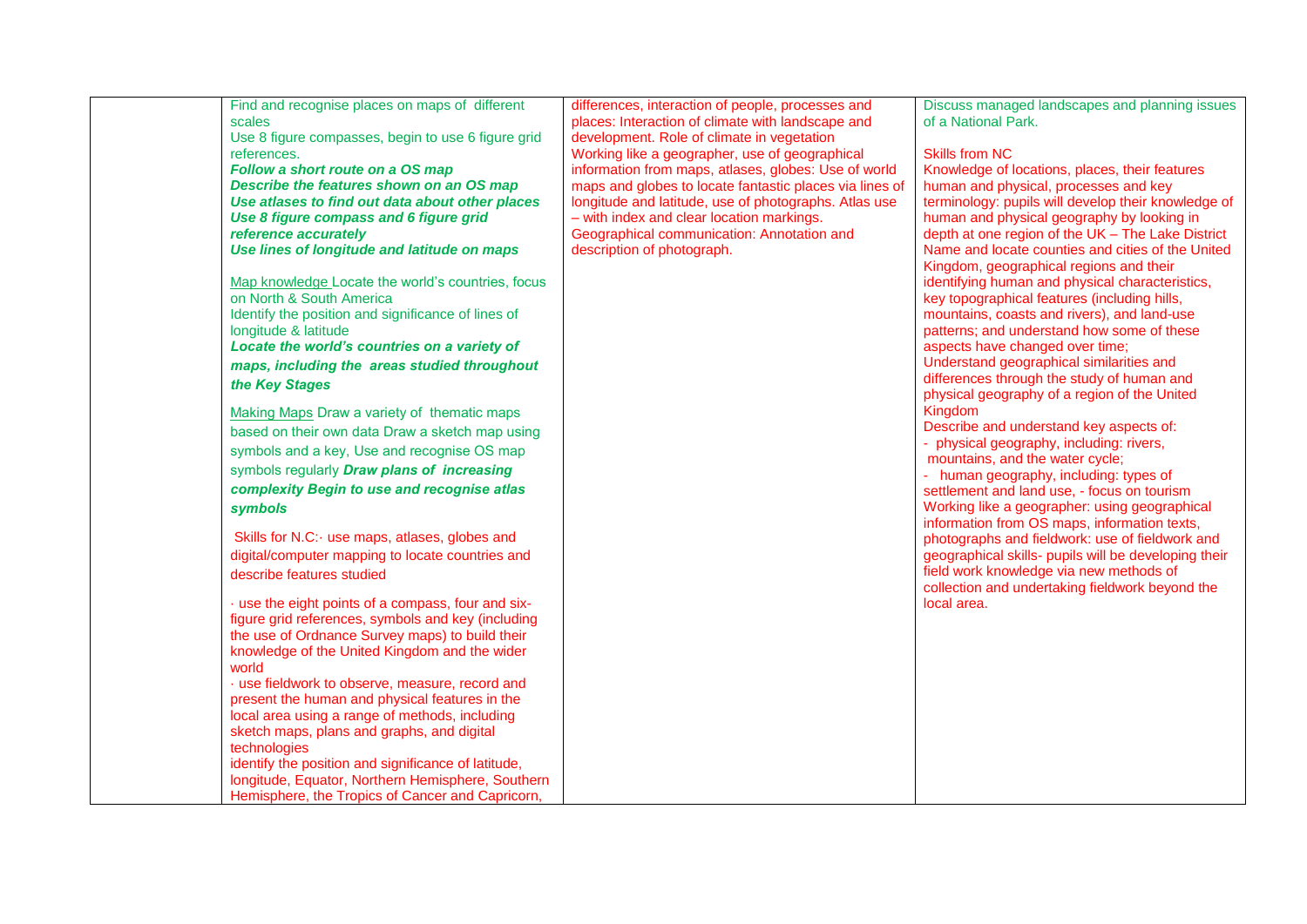|                | Arctic and Antarctic Circle, the Prime/Greenwich                        |                                                                                                        |                                                                                                 |
|----------------|-------------------------------------------------------------------------|--------------------------------------------------------------------------------------------------------|-------------------------------------------------------------------------------------------------|
|                | Meridian and time zones (including day and night).                      |                                                                                                        |                                                                                                 |
|                |                                                                         |                                                                                                        |                                                                                                 |
| Year group     | <b>Autumn</b>                                                           | <b>Spring</b>                                                                                          | <b>Summer</b>                                                                                   |
|                | Topic: Maps and Mapping (Continuous Strand)                             | Topic: India Focus Human and physical geography                                                        | Topic: Rainforests - vegetation belts. biomes,                                                  |
| 3,4,5 and 6    | Include NC Locational Knowledge                                         |                                                                                                        | habitats, challenges to land use.                                                               |
| <b>Cycle C</b> |                                                                         | Question - How diverse is India?                                                                       |                                                                                                 |
|                | Question: Why are maps so important to a                                | Progression of Skills (3/4)                                                                            | Question: Why is the future of the rainforest                                                   |
|                | geographer?                                                             | Ask geographical questions, for example, 'What is this                                                 | important to me?                                                                                |
|                | Progression of Skills (3 / 4)                                           | landscape like?', 'What do I think about it?'                                                          | Progression of Skills (3/4)                                                                     |
|                | Using maps Follow a route on a map with some                            | Use appropriate geographical vocabulary, for                                                           | Ask geographical questions, for example, 'What is                                               |
|                | accuracy                                                                | example, rainfall, climate, Tropic of Capricorn etc                                                    | this landscape like?', 'What do I think about it?'                                              |
|                | Locate places using a range of maps including OS<br>& digital           | Use atlases and globes, and maps and plans at a<br>range of scales, for example, using contents, keys, | Use appropriate geographical vocabulary, for<br>example, rainfall, climate, Tropic of Capricorn |
|                | Begin to match boundaries (e.g. find same                               | grids.                                                                                                 | etc                                                                                             |
|                | boundary of a country on different scale maps)                          | Use secondary sources of information, including                                                        | Use atlases and globes, and maps and plans at a                                                 |
|                | Use 4 figure compasses, and letter/number                               | aerial photographs, for example, stories, information                                                  | range of scales, for example, using contents,                                                   |
|                | co-ordinates to identify features on a map                              | texts, the internet, satellite images, photographs,                                                    | keys, grids.                                                                                    |
|                | Follow a route on a large scale map                                     | videos and artefacts.                                                                                  | Use secondary sources of information, including                                                 |
|                | Locate places on a range of maps (variety of                            | Describe where places are, for example, in which                                                       | aerial photographs, for example, stories,                                                       |
|                | scales)                                                                 | region/country the places are, whether they are near                                                   | information texts, the internet, satellite images,                                              |
|                | Identify features on an aerial photograph, digital                      | rivers or hills, what the nearest towns or cities are.                                                 | photographs, videos and artefacts.                                                              |
|                | or computer map                                                         | Children have an understanding of the difference                                                       | Describe where places are, for example, in which                                                |
|                | Begin to use 8 figure compass and four figure                           | between physical and human geography. They use                                                         | region/country the places are, whether they are                                                 |
|                | grid references to identify features on a map                           | more precise vocabulary, explaining the processes of                                                   | near rivers or hills, what the nearest towns or                                                 |
|                |                                                                         | physical and human geography and their significance.                                                   | cities are.                                                                                     |
|                | Map knowledge Locate the UK on a variety of                             | Can describe(Simply)the formation of Rivers and use                                                    | Identify how and why places change, for example,                                                |
|                | different scale maps<br>Name & locate the counties and cities of the UK | vocab meander, tributary, erosion, deposition                                                          | through deforestation, conservation projects, and                                               |
|                | Locate Europe on a large scale map or globe,                            | (5/6) as above plus<br>use more precise vocabulary, explaining the                                     | how they may change in the future, for example,<br>through an influx of tourists.               |
|                | <b>Name and locate countries in Europe (including</b>                   | processes of physical formation of rivers                                                              | Describe and understand key aspects of physical                                                 |
|                | <b>Russia) and their capitals cities</b>                                | Use vocabulary to describe land use, subsistence,                                                      | geography, including: climate zones, biomes and                                                 |
|                |                                                                         | large scale, commercial, agriculture and vocabulary                                                    | vegetation belts, and the water cycle;                                                          |
|                | Making maps Try to make a map of a short route                          | associated with exploitation.                                                                          | As above and (5/6)                                                                              |
|                | experiences, with features in current order                             | Know about fair trade                                                                                  | Record knowledge and understanding in a variety                                                 |
|                | Create a simple scale drawing                                           |                                                                                                        | of ways.                                                                                        |
|                | Use standard symbols, and understand the                                | Skills from the NC                                                                                     | -devise, ask and answer more complex questions                                                  |
|                | importance of a key                                                     | <b>Human and Physical Geography</b>                                                                    | -construct and organise response by selecting and                                               |
|                | Recognise and use OS map symbols, including                             | describe and understand key aspects of: physical                                                       | organising relevant geographical data                                                           |
|                | completion of a key and understanding why it is                         | geography, including: climate zones, biomes and                                                        | Use key vocabulary to demonstrate knowledge                                                     |
|                | <i>important</i>                                                        | vegetation belts, rivers,                                                                              | and understanding in this strand: latitude, Arctic                                              |
|                | Draw a sketch map from a high viewpoint                                 | human geography, including: types of settlement and                                                    | Circle, physical features, climate, human                                                       |
|                | $(5/6)$ (as above plus)                                                 | land use, economic activity                                                                            | geography, land use, settlement, economy,                                                       |
|                |                                                                         | including trade links, and the distribution of natural                                                 | natural resources.                                                                              |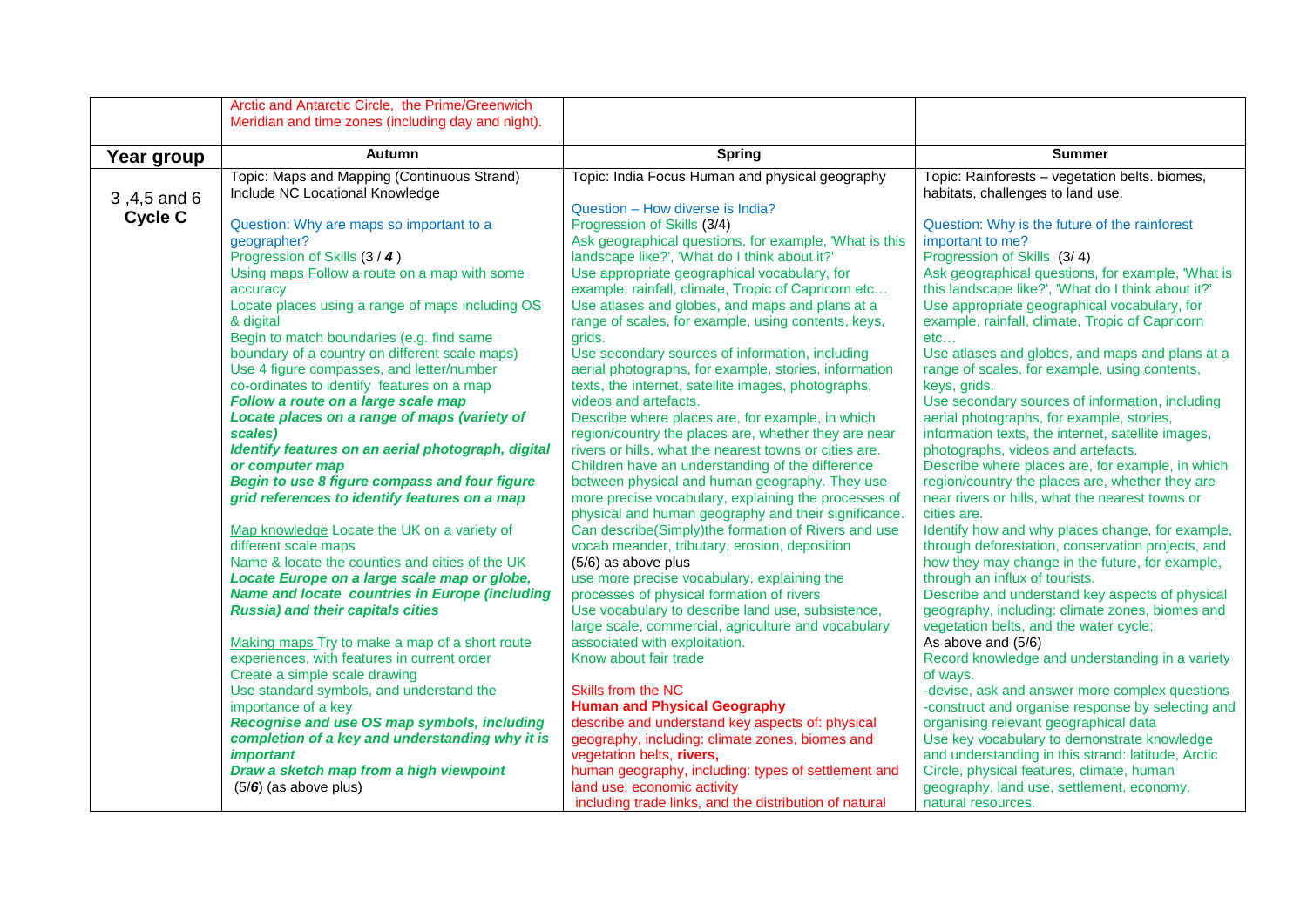| Using maps Compare maps with aerial photographs<br>Select a map for a specific purpose<br>Begin to use atlases to find out other information<br>(e.g. temperature)<br>Find and recognise places on maps of different<br>scales<br>Use 8 figure compasses, begin to use 6 figure grid<br>references.<br>Follow a short route on a OS map<br>Describe the features shown on an OS map<br>Use atlases to find out data about other places<br>Use 8 figure compass and 6 figure grid<br>reference accurately<br>Use lines of longitude and latitude on maps<br>Map knowledge Locate the world's countries, focus<br>on North & South America<br>Identify the position and significance of lines of<br>longitude & latitude<br>Locate the world's countries on a variety of<br>maps, including the areas studied throughout<br>the Key Stages<br>Making Maps Draw a variety of thematic maps<br>based on their own data Draw a sketch map using<br>symbols and a key, Use and recognise OS map<br>symbols regularly Draw plans of increasing<br>complexity Begin to use and recognise atlas<br>symbols<br>Skills for N.C: use maps, atlases, globes and<br>digital/computer mapping to locate countries and<br>describe features studied<br>· use the eight points of a compass, four and six-<br>figure grid references, symbols and key (including<br>the use of Ordnance Survey maps) to build their<br>knowledge of the United Kingdom and the wider<br>world<br>· use fieldwork to observe, measure, record and<br>present the human and physical features in the<br>local area using a range of methods, including | resources including energy, food,<br>minerals and water.<br><b>Geographical Skills and Fieldwork</b><br>Pupils should be taught to:<br>use maps, atlases, globes and digital/computer<br>mapping to locate countries and describe features<br>studied:<br><b>Locational Knowledge</b><br>Identify the position and significance of latitude,<br>longitude, Equator, Northern Hemisphere, Southern<br>Hemisphere, the Tropics of Cancer and Capricorn,<br>Arctic and Antarctic Circle, the Prime/Greenwich<br>Meridian and time zones (including day and night).<br>Working like a geographer, use of geographical<br>information from maps, atlases, globes: Use of world<br>maps and globes to locate fantastic places via lines of<br>longitude and latitude, use of photographs. Atlas use<br>- with index and clear location markings.<br>Geographical communication: Annotation and<br>description of photograph. | <b>Skills from NC</b><br><b>Place Knowledge</b><br>Understand geographical similarities and<br>differences through the study of human and<br>physical geography of a region within North or<br><b>South America.</b><br><b>Human and Physical Geography</b><br>describe and understand key aspects of:<br>- physical geography, including: climate zones,<br>biomes and vegetation belts<br>- human geography, including: types of<br>settlement and land use, economic activity<br>including trade links, and the distribution of<br>natural resources including energy, food,<br>minerals and water.<br><b>Locational Knowledge</b><br>Identify the position and significance of latitude,<br>longitude, Equator, Northern Hemisphere,<br>Southern Hemisphere, the Tropics of Cancer and<br>Capricorn, Arctic and Antarctic Circle, the<br>Prime/Greenwich Meridian and time zones<br>(including day and night).<br>land-use patterns; and understand how some of<br>these aspects have changed over time;<br>Working like a geographer,<br>Use of geographical information from maps,<br>atlases, globes: Use of world maps and globes to<br>locate fantastic places via lines of longitude and<br>latitude, use of photographs. Atlas use - with<br>index and clear location markings. Geographical<br>communication: Annotation and description of<br>photograph. |
|---------------------------------------------------------------------------------------------------------------------------------------------------------------------------------------------------------------------------------------------------------------------------------------------------------------------------------------------------------------------------------------------------------------------------------------------------------------------------------------------------------------------------------------------------------------------------------------------------------------------------------------------------------------------------------------------------------------------------------------------------------------------------------------------------------------------------------------------------------------------------------------------------------------------------------------------------------------------------------------------------------------------------------------------------------------------------------------------------------------------------------------------------------------------------------------------------------------------------------------------------------------------------------------------------------------------------------------------------------------------------------------------------------------------------------------------------------------------------------------------------------------------------------------------------------------------------------------------------------------------|------------------------------------------------------------------------------------------------------------------------------------------------------------------------------------------------------------------------------------------------------------------------------------------------------------------------------------------------------------------------------------------------------------------------------------------------------------------------------------------------------------------------------------------------------------------------------------------------------------------------------------------------------------------------------------------------------------------------------------------------------------------------------------------------------------------------------------------------------------------------------------------------------------------------|------------------------------------------------------------------------------------------------------------------------------------------------------------------------------------------------------------------------------------------------------------------------------------------------------------------------------------------------------------------------------------------------------------------------------------------------------------------------------------------------------------------------------------------------------------------------------------------------------------------------------------------------------------------------------------------------------------------------------------------------------------------------------------------------------------------------------------------------------------------------------------------------------------------------------------------------------------------------------------------------------------------------------------------------------------------------------------------------------------------------------------------------------------------------------------------------------------------------------------------------------------------------------------------------------------------------------------------------------------------------|
|---------------------------------------------------------------------------------------------------------------------------------------------------------------------------------------------------------------------------------------------------------------------------------------------------------------------------------------------------------------------------------------------------------------------------------------------------------------------------------------------------------------------------------------------------------------------------------------------------------------------------------------------------------------------------------------------------------------------------------------------------------------------------------------------------------------------------------------------------------------------------------------------------------------------------------------------------------------------------------------------------------------------------------------------------------------------------------------------------------------------------------------------------------------------------------------------------------------------------------------------------------------------------------------------------------------------------------------------------------------------------------------------------------------------------------------------------------------------------------------------------------------------------------------------------------------------------------------------------------------------|------------------------------------------------------------------------------------------------------------------------------------------------------------------------------------------------------------------------------------------------------------------------------------------------------------------------------------------------------------------------------------------------------------------------------------------------------------------------------------------------------------------------------------------------------------------------------------------------------------------------------------------------------------------------------------------------------------------------------------------------------------------------------------------------------------------------------------------------------------------------------------------------------------------------|------------------------------------------------------------------------------------------------------------------------------------------------------------------------------------------------------------------------------------------------------------------------------------------------------------------------------------------------------------------------------------------------------------------------------------------------------------------------------------------------------------------------------------------------------------------------------------------------------------------------------------------------------------------------------------------------------------------------------------------------------------------------------------------------------------------------------------------------------------------------------------------------------------------------------------------------------------------------------------------------------------------------------------------------------------------------------------------------------------------------------------------------------------------------------------------------------------------------------------------------------------------------------------------------------------------------------------------------------------------------|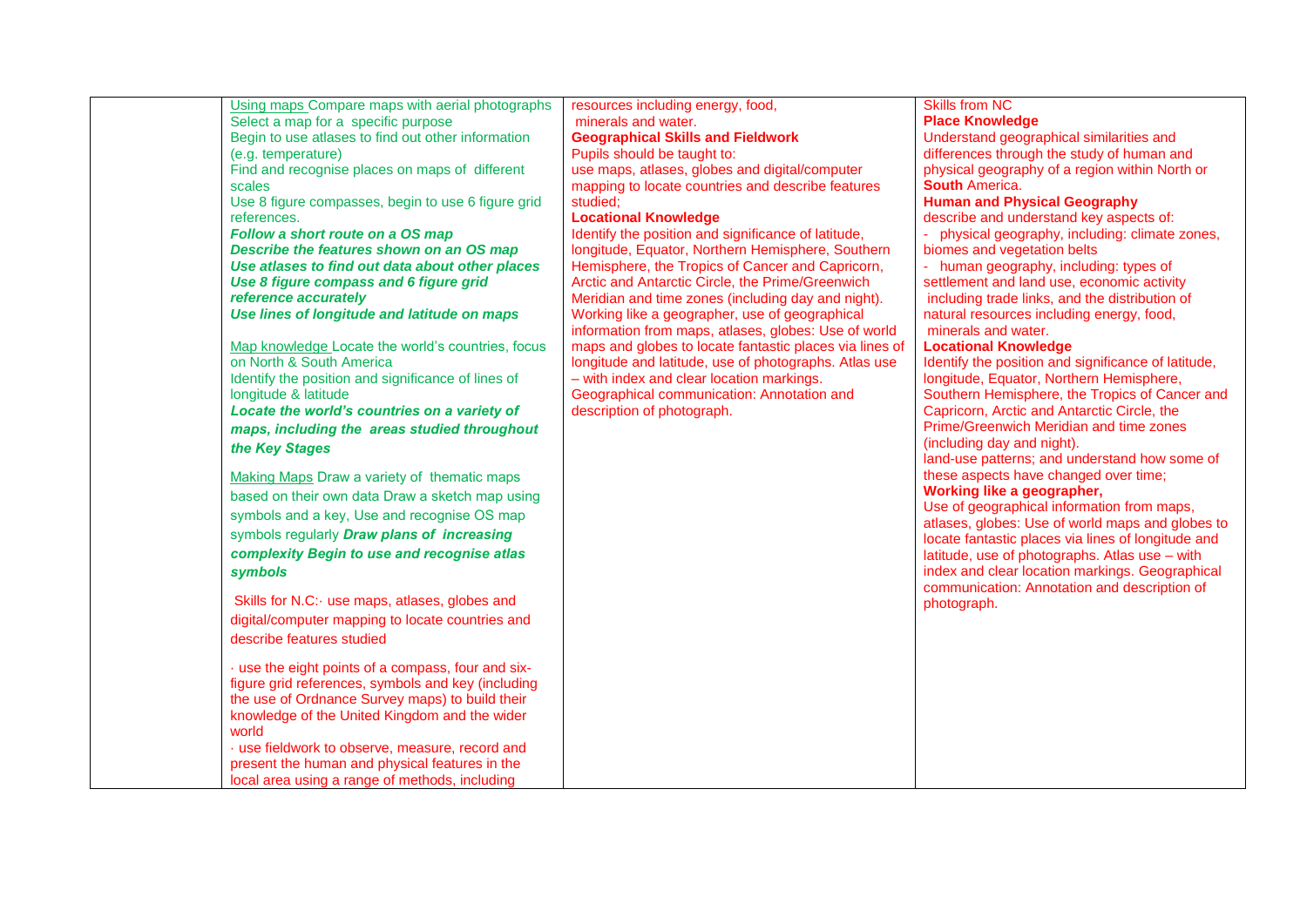|                               | sketch maps, plans and graphs, and digital<br>technologies<br>Identify the position and significance of latitude,<br>longitude, Equator, Northern Hemisphere, Southern<br>Hemisphere, the Tropics of Cancer and Capricorn,<br>Arctic and Antarctic Circle, the Prime/Greenwich<br>Meridian and time zones (including day and night).                                                                                                                                                                                                                                                                                                                                                                                                                                                                                                                                                                                                                                                                                                                                                                                                                                 |                                                                                                                                                                                                                                                                                                                                                                                                                                                                                                                                                                                                                                                                                                                                                                                                                                                                                                                                                                                                                                                                                                                                                                                                                                                                                                                                                                          |                                                                                                                                                                                                                                                                                                                                                                                                                                                                                                                                                                                                                                                                                                                                                                                                                                                                                                                                                                                                                                                |
|-------------------------------|----------------------------------------------------------------------------------------------------------------------------------------------------------------------------------------------------------------------------------------------------------------------------------------------------------------------------------------------------------------------------------------------------------------------------------------------------------------------------------------------------------------------------------------------------------------------------------------------------------------------------------------------------------------------------------------------------------------------------------------------------------------------------------------------------------------------------------------------------------------------------------------------------------------------------------------------------------------------------------------------------------------------------------------------------------------------------------------------------------------------------------------------------------------------|--------------------------------------------------------------------------------------------------------------------------------------------------------------------------------------------------------------------------------------------------------------------------------------------------------------------------------------------------------------------------------------------------------------------------------------------------------------------------------------------------------------------------------------------------------------------------------------------------------------------------------------------------------------------------------------------------------------------------------------------------------------------------------------------------------------------------------------------------------------------------------------------------------------------------------------------------------------------------------------------------------------------------------------------------------------------------------------------------------------------------------------------------------------------------------------------------------------------------------------------------------------------------------------------------------------------------------------------------------------------------|------------------------------------------------------------------------------------------------------------------------------------------------------------------------------------------------------------------------------------------------------------------------------------------------------------------------------------------------------------------------------------------------------------------------------------------------------------------------------------------------------------------------------------------------------------------------------------------------------------------------------------------------------------------------------------------------------------------------------------------------------------------------------------------------------------------------------------------------------------------------------------------------------------------------------------------------------------------------------------------------------------------------------------------------|
| Year group                    | <b>Autumn</b>                                                                                                                                                                                                                                                                                                                                                                                                                                                                                                                                                                                                                                                                                                                                                                                                                                                                                                                                                                                                                                                                                                                                                        | <b>Spring</b>                                                                                                                                                                                                                                                                                                                                                                                                                                                                                                                                                                                                                                                                                                                                                                                                                                                                                                                                                                                                                                                                                                                                                                                                                                                                                                                                                            | <b>Summer</b>                                                                                                                                                                                                                                                                                                                                                                                                                                                                                                                                                                                                                                                                                                                                                                                                                                                                                                                                                                                                                                  |
| 3.4.5 and 6<br><b>Cycle D</b> | Topic: Maps and Mapping (Continuous Strand)<br>Include NC Locational Knowledge<br>Question: Why are maps so important to a<br>geographer?                                                                                                                                                                                                                                                                                                                                                                                                                                                                                                                                                                                                                                                                                                                                                                                                                                                                                                                                                                                                                            | Topic: California Focus on Earthquakes, Economic<br>activity(Gold Rush) and settlement<br>Question: Why is California known as the Golden<br>State?                                                                                                                                                                                                                                                                                                                                                                                                                                                                                                                                                                                                                                                                                                                                                                                                                                                                                                                                                                                                                                                                                                                                                                                                                      | Topic: St Lucia<br>Question: St Lucia – the cost of tourism?                                                                                                                                                                                                                                                                                                                                                                                                                                                                                                                                                                                                                                                                                                                                                                                                                                                                                                                                                                                   |
|                               | Progression of Skills (3 / 4)<br>Using maps Follow a route on a map with some<br>accuracy<br>Locate places using a range of maps including OS<br>& digital<br>Begin to match boundaries (e.g. find same<br>boundary of a country on different scale maps)<br>Use 4 figure compasses, and letter/number<br>co-ordinates to identify features on a map<br>Follow a route on a large scale map<br>Locate places on a range of maps (variety of<br>scales)<br>Identify features on an aerial photograph, digital<br>or computer map<br>Begin to use 8 figure compass and four figure<br>grid references to identify features on a map<br>Map knowledge Locate the UK on a variety of<br>different scale maps<br>Name & locate the counties and cities of the UK<br>Locate Europe on a large scale map or globe,<br><b>Name and locate countries in Europe (including</b><br><b>Russia) and their capitals cities</b><br>Making maps Try to make a map of a short route<br>experiences, with features in current order<br>Create a simple scale drawing<br>Use standard symbols, and understand the<br>importance of a key<br>Recognise and use OS map symbols, including | Progression of skills (3/4)<br>Children can understand geographical similarities and<br>differences through the study of human and physical<br>geography of a region of North America.<br>explore similarities and differences, comparing the<br>human geography of a region of the UK and a region<br>of North America;<br>Children have an understanding of the difference<br>between physical and human geography. They use<br>more precise vocabulary, explaining the processes of<br>physical and human geography and their significance.<br>They begin to understand the impact of humans on<br>the earth.<br>Describe and understand key aspects of earthquakes<br>Human geography, including: types of settlement and<br>land use:<br>Children begin to develop their map skills. They will be<br>able to identify features on a map through the use of<br>symbols and keys. Children begin to use fieldwork<br>skills to monitor and explain patterns in human and<br>physical features.<br>(5/6) as above plus<br>Communicate locations through grid references and<br>coordinates.<br>They can explain what makes a good map symbol<br>and why.<br>Children will become confident in collecting,<br>analysing, and communicating a range of data.<br>Explain how the Earth's features at different scales<br>are shaped, interconnected and change over time. | Progression of skills (3/4)<br>Children have an understanding of the difference<br>between physical and human geography. They<br>use more precise vocabulary, explaining the<br>processes of physical and human geography and<br>their significance.<br>They beginning to understand the impact of<br>humans on the earth.<br>describe and understand key aspects of<br>earthquakes<br>human geography, including: types of settlement<br>and land use:<br>Children begin to develop their map skills. They<br>will be able to identify features on a map through<br>the use of symbols and keys. Children begin to<br>use fieldwork skills to monitor and explain patterns<br>in human and physical features.<br>Ask geographical questions<br>Locate position of a photo on a map<br>(5/6) as above plus<br>Communicate locations through grid references<br>and coordinates.<br>They can explain what makes a good map symbol<br>and why.<br>Children will become confident in collecting,<br>analysing, and communicating a range of data. |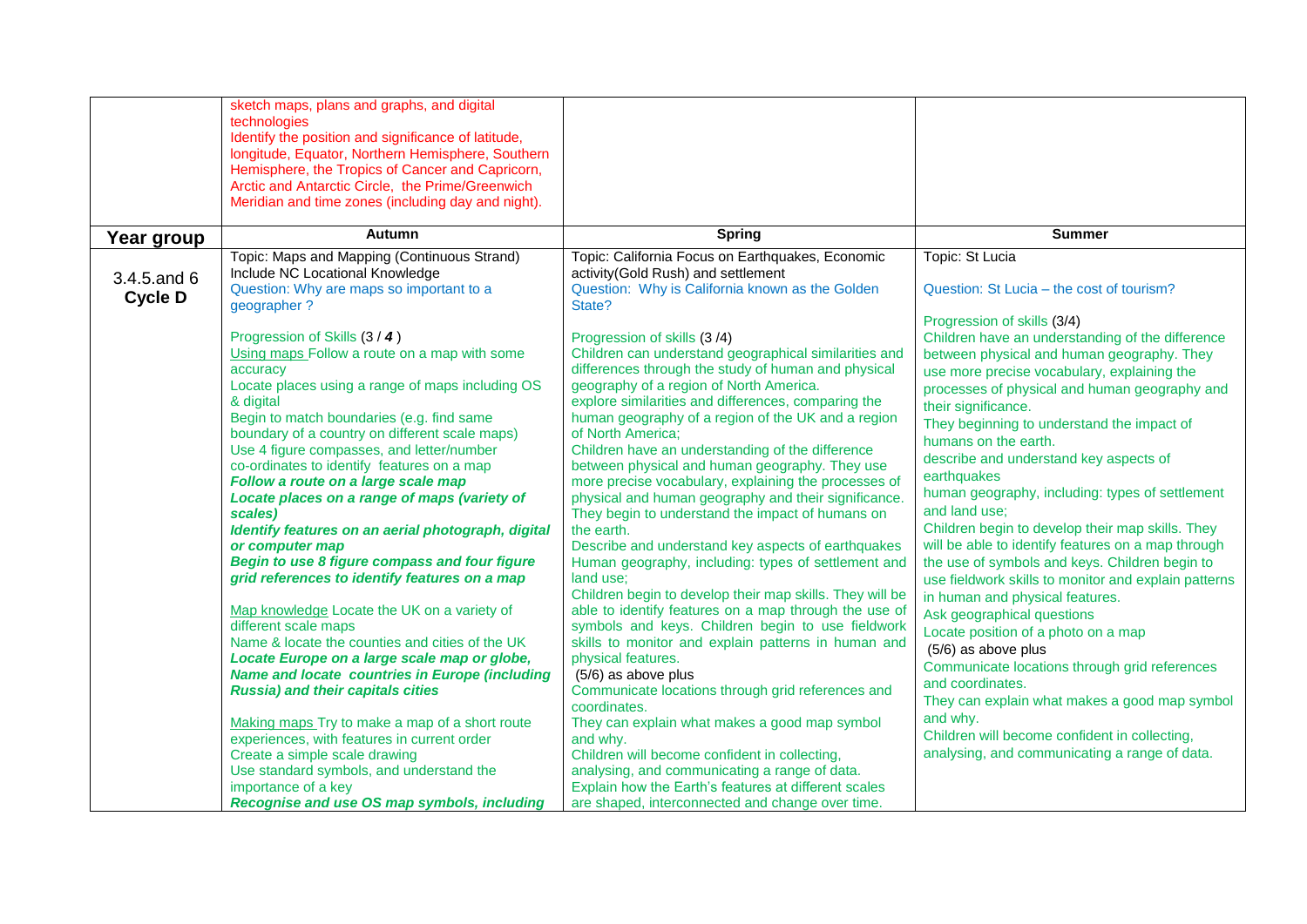| completion of a key and understanding why it is<br><i>important</i> | Deepen understanding of the difference between<br>physical and human geography. | Children can explain how the Earth's features at    |
|---------------------------------------------------------------------|---------------------------------------------------------------------------------|-----------------------------------------------------|
|                                                                     |                                                                                 | different scales are shaped, interconnected and     |
| Draw a sketch map from a high viewpoint                             | Explain the terminology of both aspects of geography                            | change over time.                                   |
| $(5/6)$ (as above plus)                                             | with a range of examples.                                                       | Children deepen their understanding of the          |
| Using maps Compare maps with aerial photographs                     | Explore human geography and the impact humans                                   | difference between physical and human               |
| Select a map for a specific purpose                                 | have on the world. They focus on trade links,                                   | geography.                                          |
| Begin to use atlases to find out other information                  | resources and the distribution of resources around the                          | They can explain the terminology of both aspects    |
| (e.g. temperature)                                                  | world.                                                                          | of geography with a range of examples.              |
| Find and recognise places on maps of different                      |                                                                                 |                                                     |
| scales                                                              | Skills from the NC                                                              | They can exploring human geography and the          |
| Use 8 figure compasses, begin to use 6 figure grid                  | <b>Place Knowledge</b>                                                          | impact humans have on the world. They focus on      |
| references.                                                         | understand geographical similarities and differences                            | trade links, resources and the distribution of      |
| Follow a short route on a OS map                                    | through the study of human and physical geography                               | resources around the world.                         |
| Describe the features shown on an OS map                            | of a region within North or South America.                                      | Use photographic evidence in their investigations   |
| Use atlases to find out data about other places                     | <b>Locational Knowledge</b>                                                     | Evaluate the usefulness of the images               |
| Use 8 figure compass and 6 figure grid                              | locate the world's countries, using maps to focus on                            |                                                     |
| reference accurately                                                | Europe (including the location of Russia) and North                             | Skills from the NC                                  |
| Use lines of longitude and latitude on maps                         | and South America, concentrating on their                                       | <b>Human and Physical Geography</b>                 |
|                                                                     | environmental regions, key physical and human                                   | describe and understand key aspects of: physical    |
| Map knowledge Locate the world's countries, focus                   | characteristics, countries, and major cities;                                   | geography, including: climate zones, biomes and     |
| on North & South America                                            | <b>Human and Physical Geography</b>                                             | vegetation belts, volanoes                          |
| Identify the position and significance of lines of                  | Pupils should be taught to:                                                     | human geography, including: types of settlement     |
| longitude & latitude                                                | describe and understand key aspects of:                                         | and land use, economic activity including trade     |
| Locate the world's countries on a variety of                        | - physical geography, including: climate zones,                                 | links, and the distribution of natural resources    |
|                                                                     | , volcanoes and earthquakes,                                                    | including energy, food, minerals and water.         |
| maps, including the areas studied throughout                        | human geography, including: types of settlement and                             | <b>Geographical Skills and Fieldwork</b>            |
| the Key Stages                                                      | land use, economic activity including trade links, and                          | Pupils should be taught to:                         |
|                                                                     | the distribution of natural resources including energy,                         | use maps, atlases, globes and digital/computer      |
| Making Maps Draw a variety of thematic maps                         | food, minerals and water.                                                       | mapping to locate countries and describe features   |
| based on their own data Draw a sketch map using                     |                                                                                 | studied;                                            |
| symbols and a key, Use and recognise OS map                         |                                                                                 | <b>Locational Knowledge</b>                         |
| symbols regularly Draw plans of increasing                          |                                                                                 | identify the position and significance of latitude, |
| complexity Begin to use and recognise atlas                         |                                                                                 | longitude, Equator, Northern Hemisphere,            |
|                                                                     |                                                                                 | Southern Hemisphere, the Tropics of Cancer and      |
| symbols                                                             |                                                                                 | Capricorn, Arctic and Antarctic Circle, the         |
| Skills for N.C:                                                     |                                                                                 | Prime/Greenwich Meridian and time zones             |
|                                                                     |                                                                                 | (including day and night).                          |
| - use maps, atlases, globes and digital/computer                    |                                                                                 | Working like a geographer, use of geographical      |
| mapping to locate countries and describe features                   |                                                                                 |                                                     |
| studied                                                             |                                                                                 | information from maps, atlases, globes: Use of      |
| · use the eight points of a compass, four and six-                  |                                                                                 | world maps and globes to locate fantastic places    |
| figure grid references, symbols and key (including                  |                                                                                 | via lines of longitude and latitude, use of         |
| the use of Ordnance Survey maps) to build their                     |                                                                                 | photographs. Atlas use - with index and clear       |
|                                                                     |                                                                                 | location markings. Geographical communication:      |
|                                                                     |                                                                                 | Annotation and description of photograph.           |